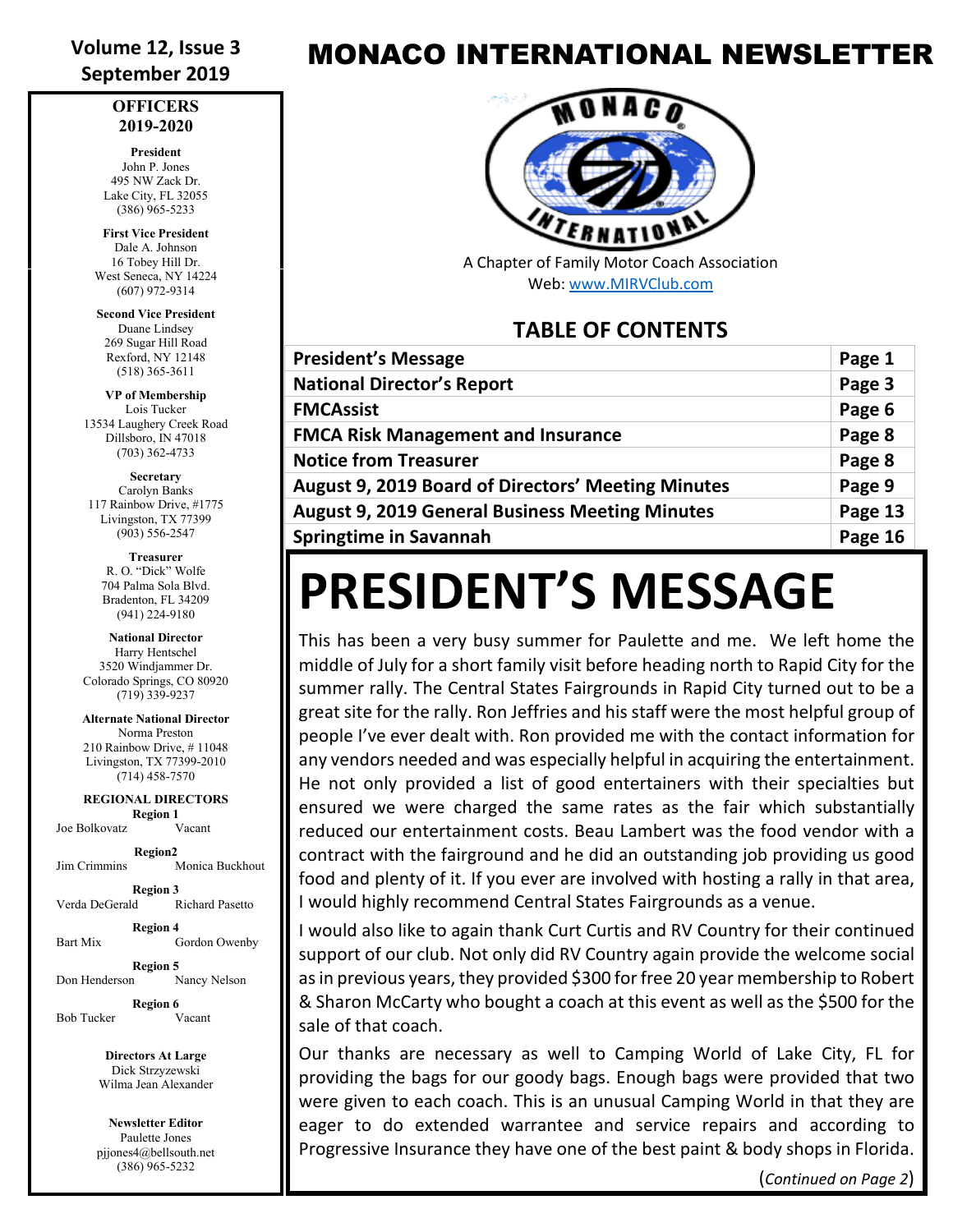### (**PRESIDENT'S MESSAGE** *Continued from Page 1*)

This very successful event could not have happened without the volunteers who worked to make it memorable. At the risk of overlooking someone I won't name you all now, but I want to especially thank my Co-Rally Master, Chris Henderson, whose creativity always brings positive feedback.

After leaving Rapid City where we had 4 evenings of good, plentiful food and 3 evenings of good entertainment, we headed to Minot for the FMCA Convention. I want to thank Rick Nelson for coordinating our arrival as a group at Minot. His attention to detail made our group entry very uneventful. The first few days after our arrival were very stressful for me personally. While setting up, our bed refused to lower. It was stuck partway down thus making it impossible for us to move the coach as the bedroom slide couldn't be retracted with the bed not fully up. A call to Curt Curtis dispatched one of his techs to our rescue. He assisted me in getting my issue resolved even though the only techs he had in Minot were there for coach delivery. This proved to us that who you buy your coach from matters. RV Country has gone out of their way to assist me any time I've had trouble with my coach. Based on this and their continued support of MI, we highly recommend RV Country.

This was a very eventful FMCA meeting and probably one of the few times in my life I've ever pushed to have my dues increased. The benefits provided by FMCA far exceed the cost that they charge us for dues. If the FMCAssist program that caused the dues increase were replaced by a comparable personal policy, it would be well over \$100. Savings we receive with tires, office supplies and many other things more than pay the dues already. FMCA is still a tremendous bargain.

Following MI tried and true tradition, we had a get together (happy hour) on Wednesday evening and I want to thank Duane Lindsey, our newly appointed Second Vice President, for helping host this MI get together at his coach. The FMCA was highlighted by Captain Chesley "Sully" Sullenberger on Thursday. His presentation was well attended and highly praised by those attending. I know I personally enjoyed it immensely.

Now for some housekeeping issues. I'm still looking for a volunteer to take over the Newsletter. Paulette keeps reminding me that I have overloaded her plate and I need to offload at least one of the tasks. In order to continue a harmonious family life, I'm making a plea for a volunteer for this job.

I also need a volunteer to do a west coast Spring destination rally or a "rally within a rally" during the FMCA Tucson meeting. Anyone interested in either function, please, contact me directly. We really need to start working on one of those options quickly. Duane Lindsey is well on his way to setting up a Spring destination rally in Savannah for the east coast.

After leaving the FMCA convention we toured Yellowstone, the Salt Lake City area, Bryce Canyon, Zion, and the Grand Canyon. We're currently in the Albuquerque area, resting up until the Balloon Fiesta. We look forward to seeing you there or down the road.

Your President,

John P. Jones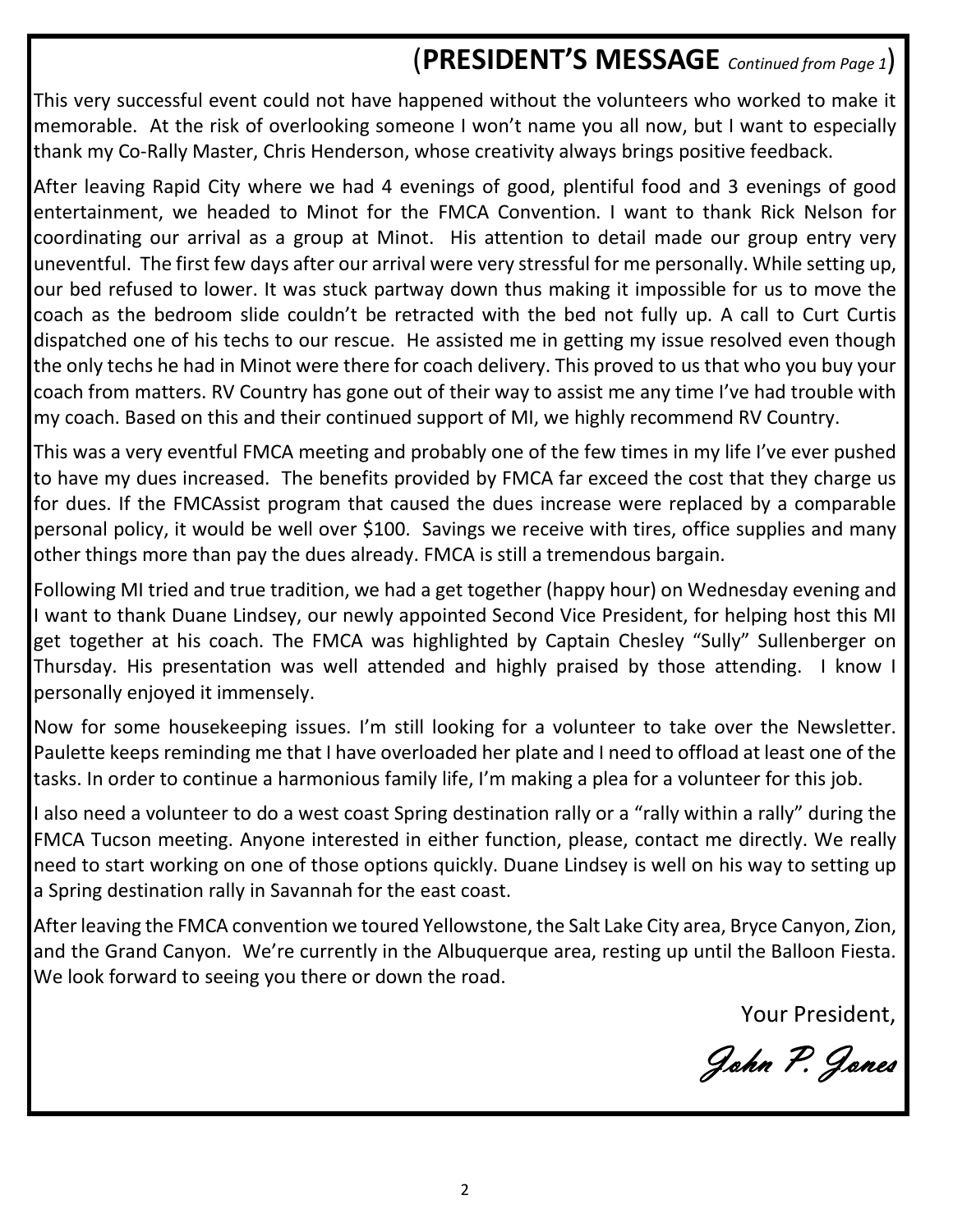# **NATIONAL DIRECTOR'S REPORT**

### **Convention in Minot:**

The 100th FMCA International Convention was held August 14th through 17th in Minot, ND. 1608 Family member units were in attendance, plus 183 live in exhibitors and show coaches for a total of 1791, the largest since 2013.

### **Future Conventions:**

The following Convention locations were approved by the Governing Board:

| Winter/Spring, 2020: | Tucson, AZ March 26th - 29th        |
|----------------------|-------------------------------------|
| Summer, 2020:        | Syracuse, NY July 29th - August 2nd |
| Winter/Spring, 2021: | Perry, GA*                          |
| Summer, 2021:        | Gillette, WY*                       |
| Winter/Spring, 2022: | Tucson, AZ*                         |
| Summer, 2022:        | Lincoln, NE or Sedalia, MO*         |
| Winter/Spring, 2023: | Perry, GA*                          |
| Summer, 2023:        | Lincoln, NE or Sedalia, MO*         |

*\* Depending on successful contract negotiations.*

### **Condition of FMCA:**

Membership has increased ten percent in the past two years and has again surpassed 80,000 with positive growth in 25 of the past 26 months. This includes over 5,000 towables.

For the first time in years, the Association has not had to tap reserves to support operational expenses. A balanced budget was presented and approved by the Governing Board.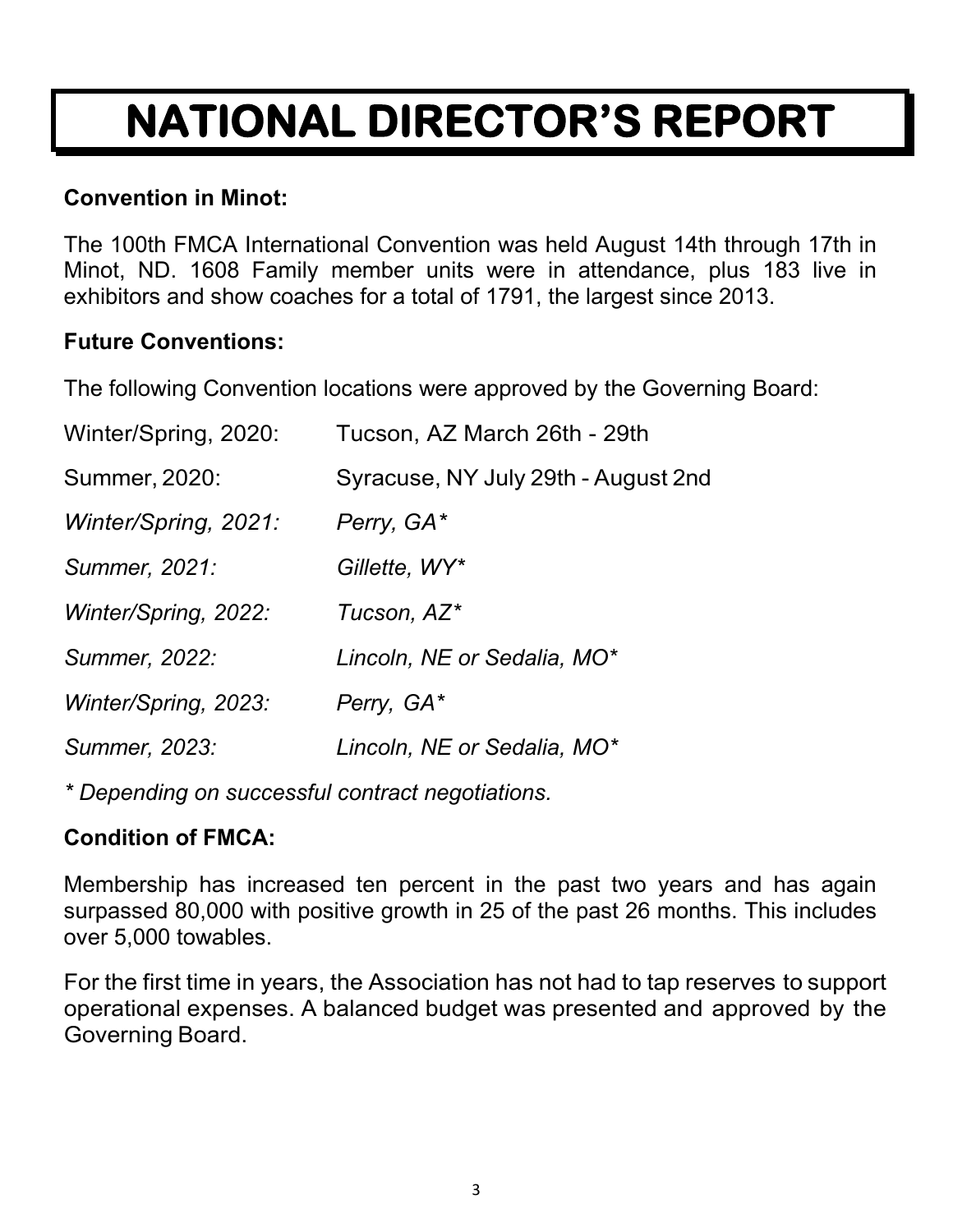### **Governing Board Meeting:**

The Governing Board Meeting held during the 100th FMCA International Convention was long and challenging, while three weeks before the Convention, it appeared that the GB meeting would be short and bland. However, three weeks out, President Jon Walker and Financial Chair John Reynolds recommended that FMCA drop FMCAssist as a benefit and proceed with a balanced budget without a dues increase. The rationale was that Seven Corners who administers the FMCAssist substantially increased the premium and we could not continue to offer it without dipping into reserves which have been declining or raising dues which both had campaigned against.

During the National Director's workshop held the day before the formal Governing Board Meeting, it became very obvious that the Governing Board, representing the membership, were overwhelming in support of continuing this extremely valuable benefit. In a straw poll, virtually all, well over 95%, indicated that their members wanted to keep this benefit, even if dues needed to be increased. As a result, the Finance Committee went back to the drawing board to offer an alternative budget which would incorporate keeping FMCAssist for at least another year while alternative, comparable programs could be researched.

In the end, the Governing Board supported a \$25 dues increase, effective in September in order to continue FMCAssist and start replenishing the reserves to a recommended level. While a hefty increase, considering the cost of like programs, this is still a bargain for our members.

The Risk Management Committee has been charged with pursuing alternative programs and/or funding options.

The Governing Board also approved two By-law changes, which primarily are focused on smaller Chapters. The minimum Chapter size was reduced from 20 to 15 to be certified or to keep their Charter. A Chapter as small as seven can still be an Associate Chapter.

A By-law Change was also approved which allows a Chapter to combine the offices of Secretary and Treasurer. This applies to Chapters of all sizes.

The P&P changes approved were primarily wordsmithing with the exception of transferring the administration of Commercial Council member from the Governing Board to the Executive Board in order to handle changes in a more expedientmanner.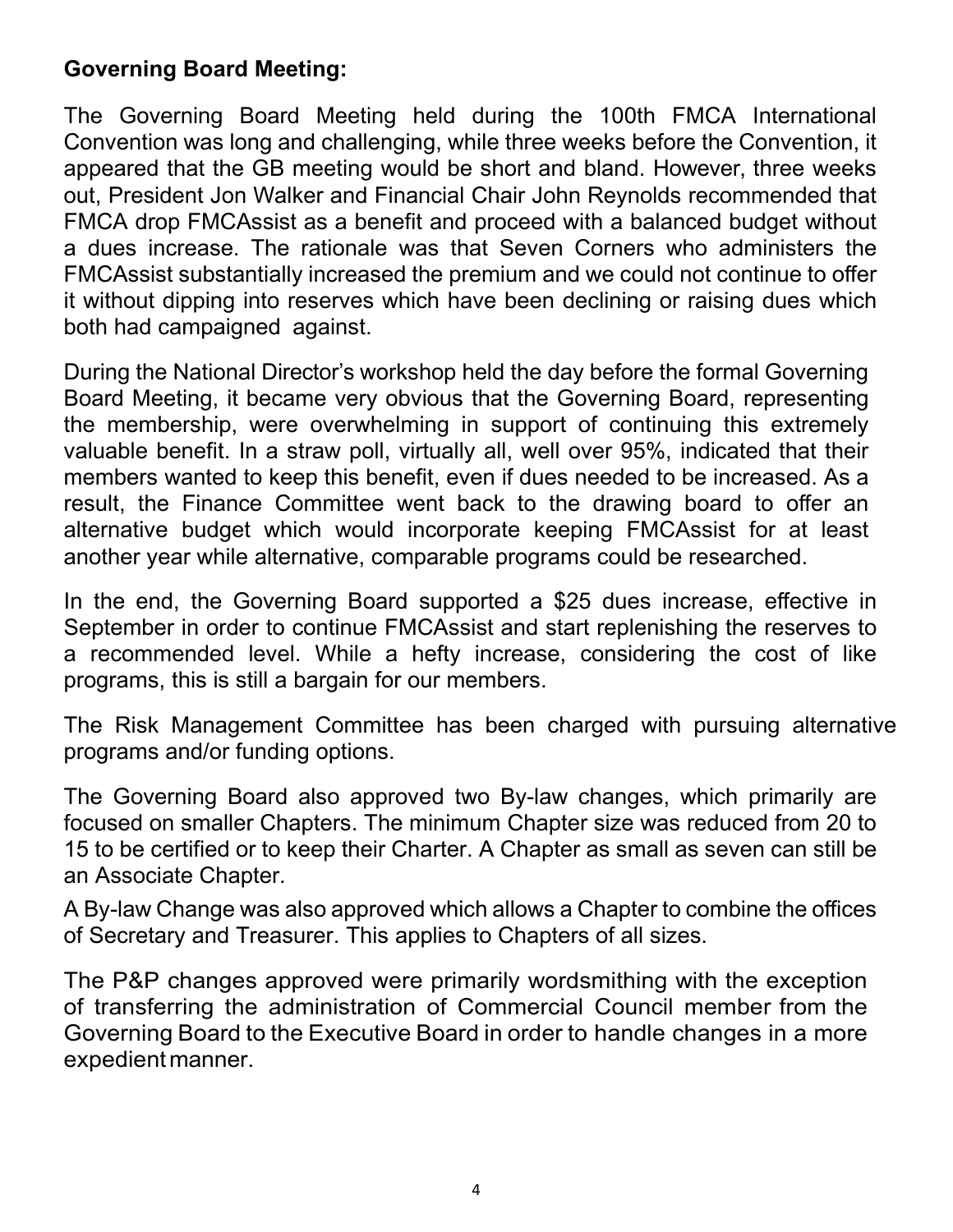### **Elections:**

The Governing Board also elected or re-elected the following Executive Board Officers during the meeting:

| President:                                                                 | Jon Walker (re-elected unopposed)    |  |
|----------------------------------------------------------------------------|--------------------------------------|--|
| Sr. Vice President:                                                        | Rett Porter (re-elected)             |  |
| <b>National Secretary:</b>                                                 | Kathie Balogh                        |  |
| <b>National Treasurer:</b>                                                 | John Reynolds (re-elected unopposed) |  |
| The following Area VPs who were elected earlier this year were recognized: |                                      |  |
| <b>Northeast Area:</b>                                                     | John Traphagen                       |  |
| Midwest Area:                                                              | <b>Gary Milner</b>                   |  |
| Rocky Mountain Area:                                                       | Jamie Erickson                       |  |
| South Central Area:                                                        | Joe Wright                           |  |
| Southeast Area:                                                            | <b>Betty Duncan</b>                  |  |

Gaye Young was recognized for serving two consecutive terms as National Secretary and spearheading the educational initiatives, including RV Basic Course offered at Conventions, RV Driving Course and FMCA University, an online learning program that is continually expanding.

> Respectfully Submitted by: Harry Hentschel, National Director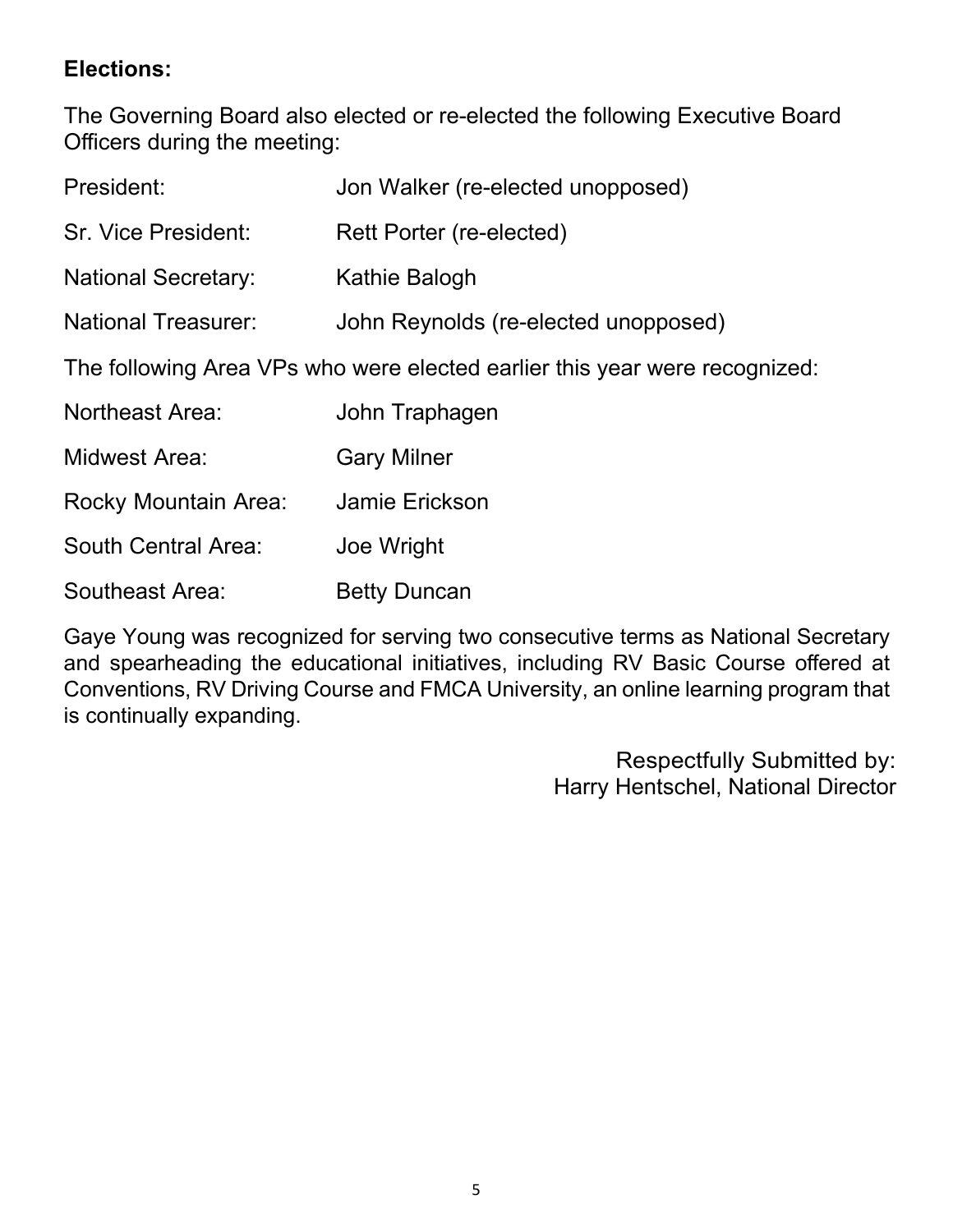# **FMCAssist**

You should be aware by now through reading the National Director Report or reading your FMCA e-mail that the Governing Board voted unanimously to increase the annual dues in order to save FMCAssist and rebuild the financial reserves. Additional details regarding the decisive vote to raise annual membership dues can be found at https://fmca.com/savefmcassist. Following is a letter the FMCA President received from a member regarding the increase. The member has agreed to sharing his thoughts which are very well articulated. It might be helpful when discussing the increase with others.

=========================================================

The recently announced increase in FMCA dues, although regrettable, was very necessary to maintain one of the best benefits of FMCA membership. The increase in dues seems to be terribly large, especially when the numbers were stated as raw information  $-$  a \$.32/member/month increase in the FMCAssist Medical Emergency and Travel Assistance Program premium but a deeper dive reveals the reason.

A large percentage of members of FMCA pay their dues well in advance. This is great for an organization, but it makes unexpected expenses difficult to absorb. As usual, a company, especially a non-profit, will anticipate increases in expenses and factor that into an annual budget. Also, a well-run organization will have a buffer fund. Both of those things were true of FMCA.

What wasn't anticipated was an increase in the premium from the insurer to a million dollars total! Yes, the money could have been taken out of the emergency fund, or the benefit could have been cancelled, but neither of those solutions was palatable to the Governing Board, for two separate, but important reasons. First, further reducing the emergency fund below one year's operating budget (\$9,000,000) would be fiscally irresponsible. Second, the benefit package provided by the insurer, the FMCAssist program, is one of the most cherished benefits of FMCA membership. This package, if bought independently, would cost a member approximately \$110/year.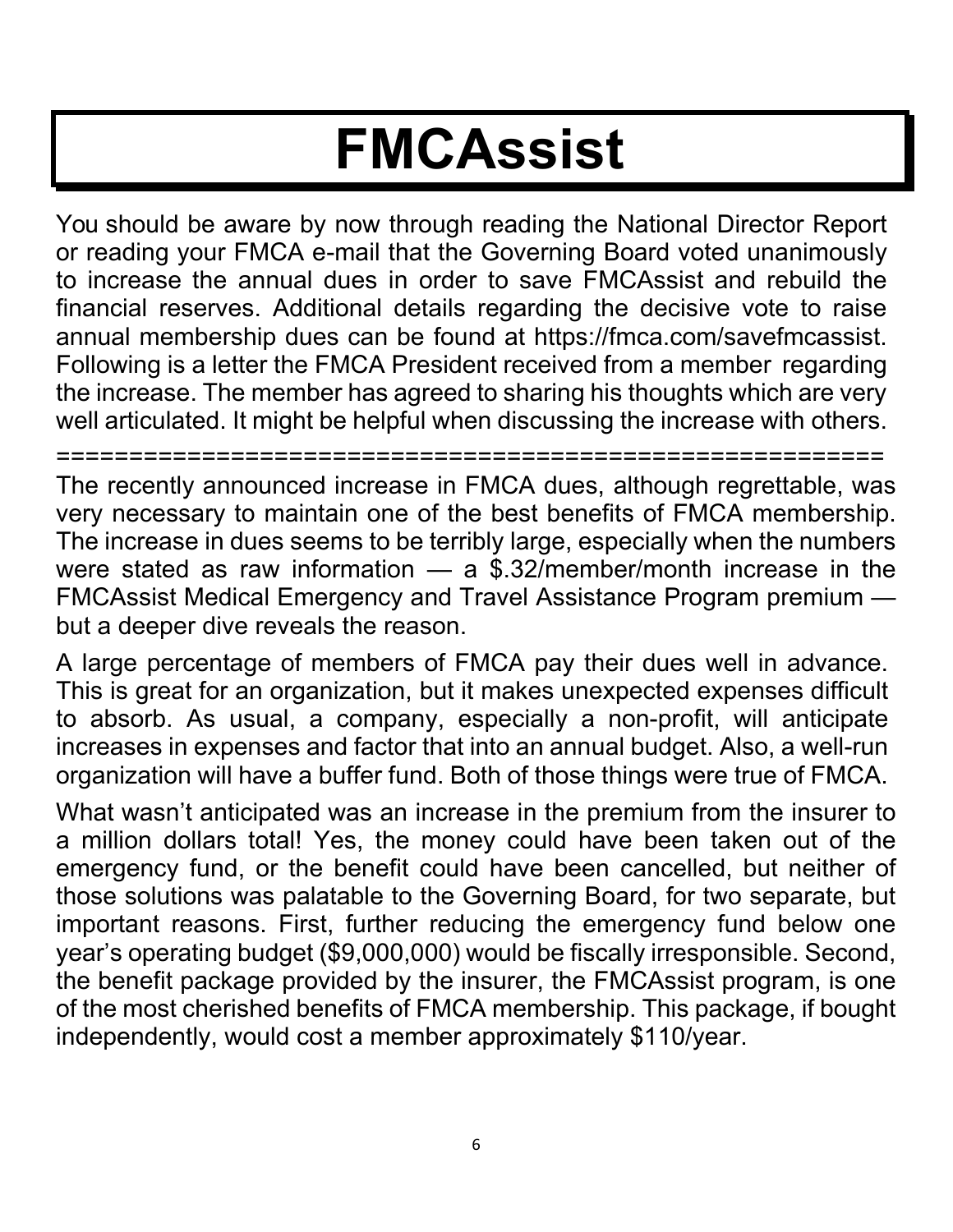The reality is that the FMCAssist package is only a part of the benefits that membership provides, but it only works with a large risk pool of a group policy. The insurer stated that claims and administrative costs were higher than their premium would cover and the increase was necessary to continue coverage.

Back to the numbers, and the dues increase. The best thing would have been to spread the increase over the whole membership of FMCA. Remember, though, that there is a time factor to consider, and a lot of those members pay their dues in advance, and they have paid for an expected benefit package. That means that the members who are anticipated to renew will have to provide the necessary funds to cover the increase. Optimal answer? No. But if the promises made to those members that have already paid, as well as the people who are prepared to renew, are to maintain the great coverage of the FMCAssist package, the fee has to be passed on. So, this is the reason for the big jump in dues. Everybody will eventually bear the cost, and it might end up funding other benefits in the future.

There will be a search for another provider, and there might be unintended consequences, such as decreased numbers of newer, younger members, or loss of current members. The only counter to this is knowledge. We, as a group, need to actively promote the benefits of membership among ourselves and to potential members. I'd be willing to bet that no potential and very few current members fully understand the whole benefits of basic membership. Please take a few minutes and look over the FMCA website and refamiliarize yourselves with all the things your dues provide. You will undoubtedly come away agreeing that \$75/year is a darn good deal!

> Submitted by Scott Herrick F478184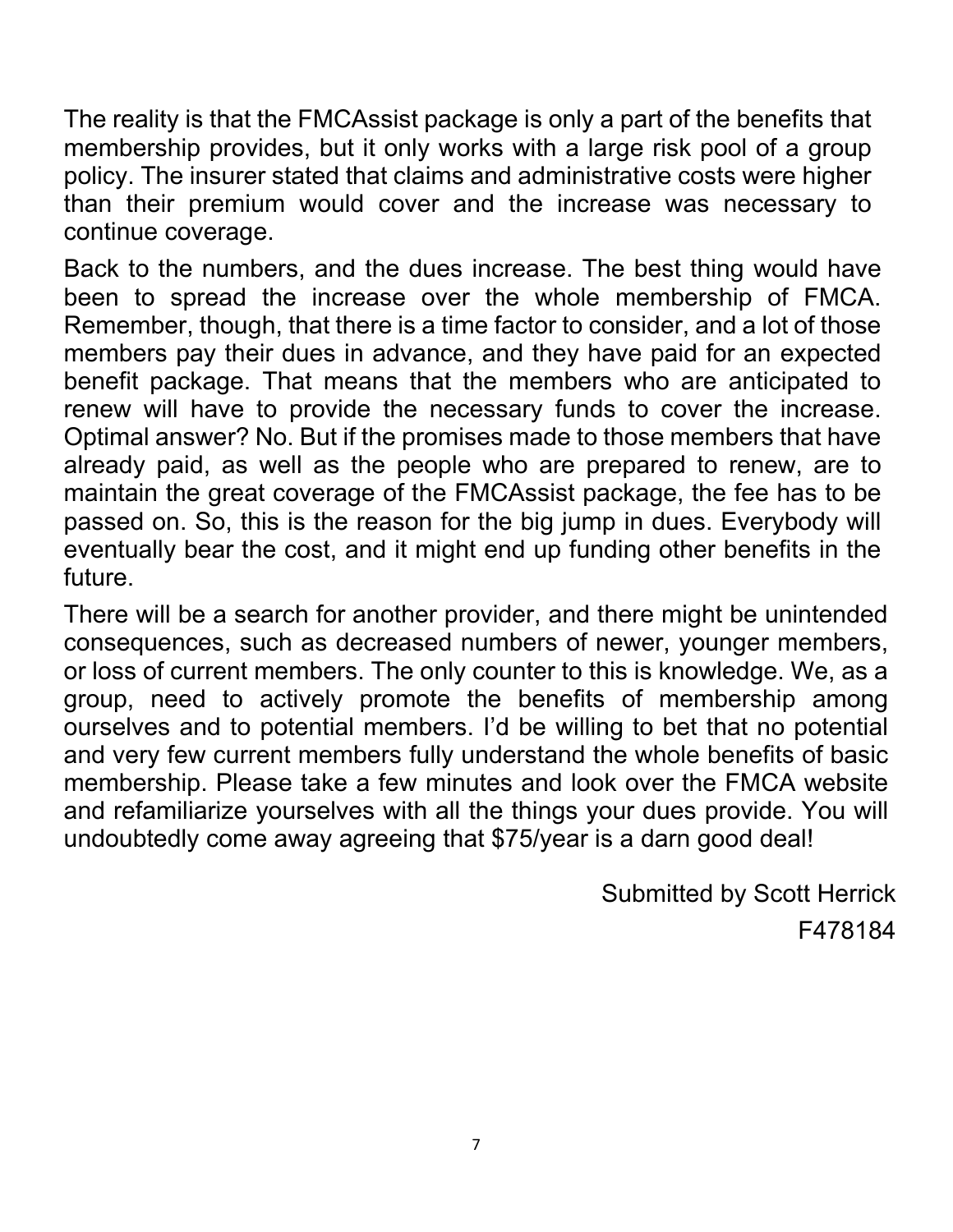## **FMCA Risk Management and Insurance**

To that end, FMCA's Risk Management Committee and its Executive Board require all Area Rally contracts to be reviewed by the FMCA attorney prior to being signed. It has come to light that there have been claims for chapter rallies as well. It was the decision of both the Executive Board and the Risk Management Committee to require chapter rally contracts to also be reviewed prior to being signed.

Most chapter rallies will not be affected by this change. **If your chapter has a rally contract of any kind that requests a Certificate of Insurance (COI) with the grounds marked as "Additionally Insured," we are asking that you send it to the National Office to be reviewed prior to being signed.**  They can provide this service quickly, and it should not cause you a delay in rally planning. This will help lower the insurance premium for FMCA. Please allow 60 days for the insurance certificate to be issued. A certificate will not be issued unless the contract has been reviewed.

# **NOTICE FROM TREASURER**

I want to report to the membership that FMCA gave the club \$200.00 for our 35th year anniversary.

Dick Wolfe, Treasurer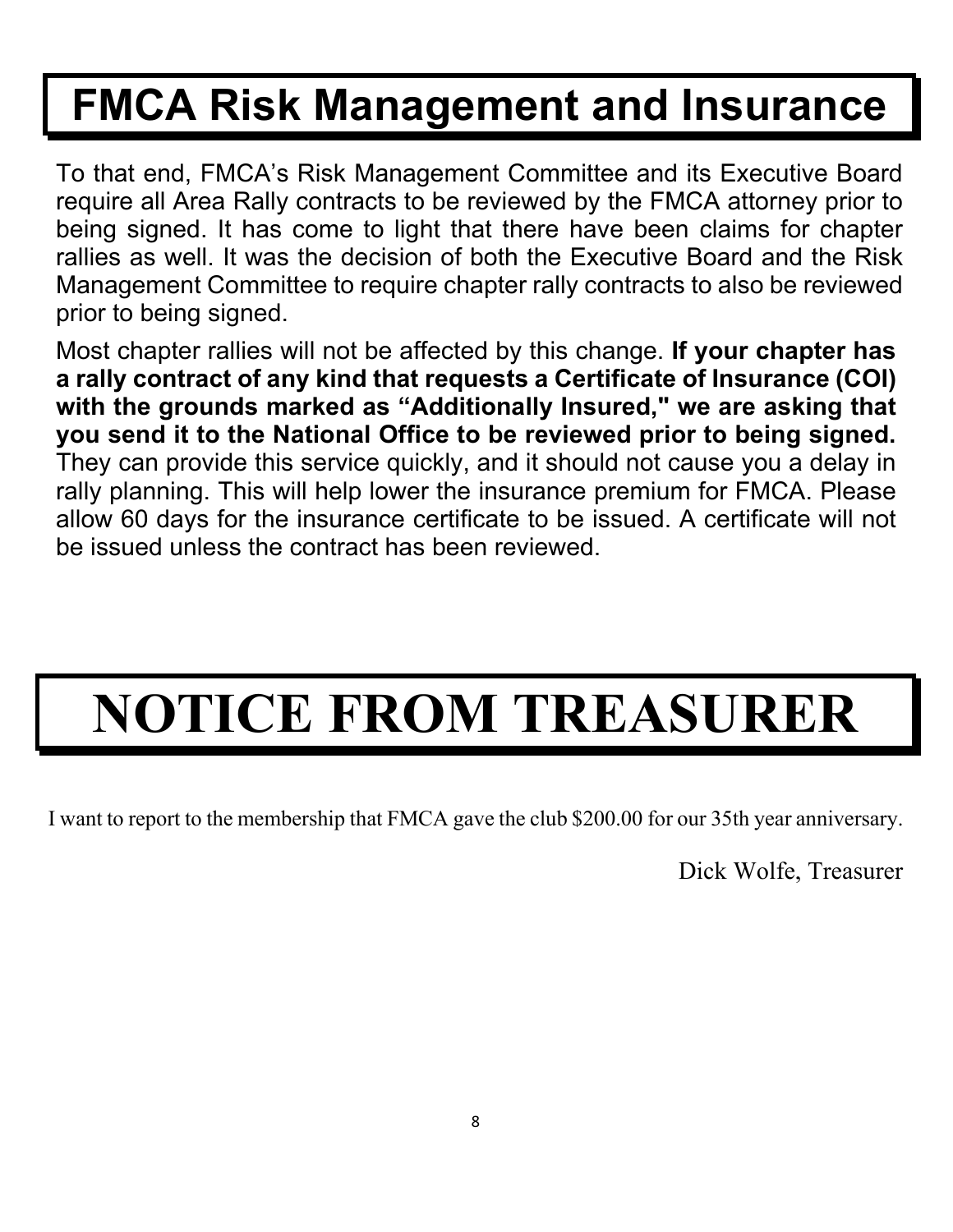## **MONACO INTERNATIONAL BOARD OF DIRECTORS MEETING**

### **Rapid City, SD, Friday, August 9, 2019, 10:00 a.m.**

President John P. Jones called the meeting to order at 10:00 a.m. in the Soule Building at the Central State Fairground in Rapid City, SD.

Officers and Regional Directors did self-introductions. Officers present were President John P. Jones, VP Membership Lois Tucker, Secretary Carolyn Banks, Treasurer Richard Wolfe, National Director Harry Hentschel, Alternate National Director Norma Preston. Regional Directors present were Verda DeGerald (Reg 3) and Bob Tucker (Reg 6).

The Executive Board Meeting, Board of Directors Meeting, and General Business Meeting minutes from the Las Vegas, NV, Spring Rally in April 2019 were approved as published in the Board Meeting book and will be published on the MI website pending any corrections or additions.

### Officer Reports

*Treasurer Dick Wolfe* reported that the Las Vegas Rally had a loss of \$39.09, which, along with \$8200 in registration incentives, resulted in a total cost of \$8239.09 plus the PayPal fees associated with registration payments. The Tallahassee Rally had a loss of \$877 with no incentives paid.

Dick moved a \$10,000 maturing CD from Bank of America, which paid approximately \$9 in interest this year, to the Merrill Lynch cash account and purchased a Union Bank CD for \$50,000, paying 2.35%. This leaves \$48,000 in the cash account.

The club has about \$283,751 in cash and investments, of which \$61,635 is committed to various rally accounts. The club has no debt, so after the SD Rally, we should still have \$215,000 cash and investments available. Asked if we have enough to cover the advance for the Balloon Fiesta Rally, Dick said that 2019 is covered and the 2020 deposit is, also. The Treasurer's Report was approved.

*Vice President Membership Lois Tucker* said that, during 2019, we had 48 new member coaches. We added 3 in May, 0 in June, 3 in July, and 0 in August. This is usually a slow time but is slower than usual. RDs continue to contact new members by phone or email, including those who bought from RV Country. Lois sends letters to both new members and new coach owners who bought from RV Country, but she hasn't had a great response to these. Lois emphasized that club members need to get out and meet people, talk to them at campgrounds and rest areas; it can be fun and we might meet our "next favorite buddy."

We have 16 coaches from the Las Vegas Rally who came to attend this Rally. That's 18% of those at Las Vegas. We need to reach out to people and let them know we have a great club with a lot to offer.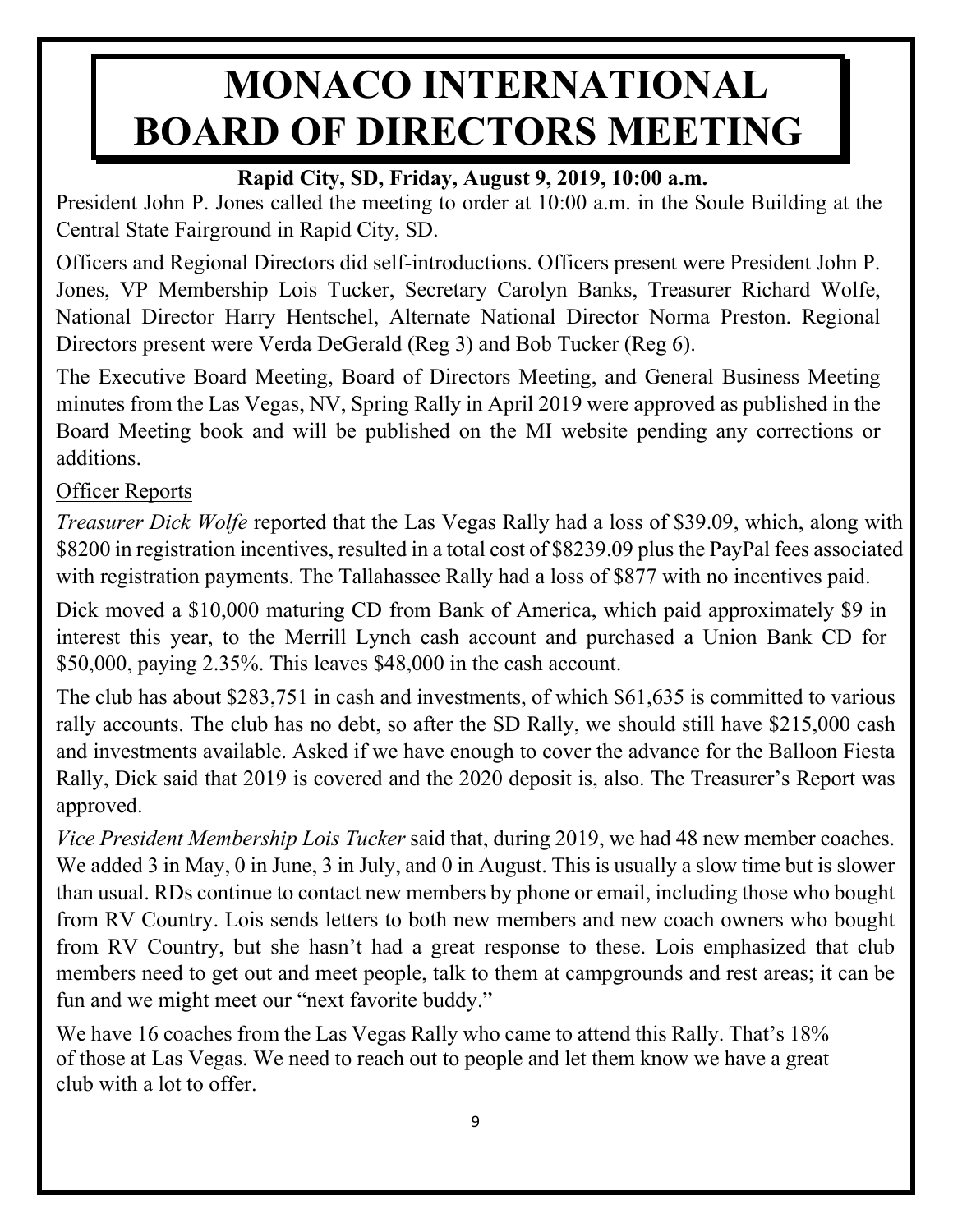*National Director Harry Hentschel* referenced his report in the Board Book. We had a good forum at this Rally on the issues that may come up at the Minot Governing Board Meeting. He said he did have an update on a change that occurred after he submitted his report: Under Area VP Election Results, there had been a tie in the Northeast Area between Barbara Smith and John Traphagen. He understands that after a runoff, John Traphagen was elected, but he hasn't seen that in writing.

*Alternate National Director Norma Preston* said that her report reflects Harry's report. She said the proposed budget for 2020 has several items to reduce the costs but does not have a real explanation for how this will happen. For example, they propose to provide members with one plate and one window cling (FMCA number ID), rather than two plates, but the cost is higher than providing two plates.

*President John Jones* said that one of the biggest things that happened this year was that our contract employee, Brenda Reagh, resigned. Paulette Jones took over the computer portion of that job, Dick Wolfe is now receiving all mail and checks, and Lois Tucker is taking care of ordering plaques and badges. The transition has been relatively smooth and will probably save the Club \$14,000-\$15,000 a year. Treasurer Dick Wolfe estimated \$10,000 in savings, since we still have postage and mailings. John pointed out the savings since we transitioned to putting the membership card online for each member to print out, rather than printing and mailing cards to each member annually.

#### Old Business

*Balloon Fiesta Rally Report–*Harry Hentschel said that his report on the October 2018 Rally is in the April 2019 Minutes. It ended in the black a little bit. The upcoming rally in October 2019 was full on April 15, with 14 on the wait list at that time. They had 9 cancellations, and still have 18 on the wait list. All is going well. Pins and lanyards ordered and received. Token gifts ordered and shipped. Looking for another successful year.

### New Business

*Officer Recruitment–*John called on Nancy Wolfe, chair of Nominating Committee, to talk about positions that are open. She asked for anyone who is interested in serving to contact her or the other members of her committee, Paulette Jones and Laura Wyatt. We need a couple of Regional Directors and a 2nd Vice President. She heard from our current 1st VP, who is willing to move up. At this point, our election will be scheduled for our Summer Rally 2020, which will be held somewhere in New York. If you have a recommendation for someone you believe would be a good asset to MI, please let them know.

John discussed ways to attract officer candidates. We have done a good thing by not requiring officers to attend both east and west coast rallies. He believes we should consider reinstating payment of rally fees for the Executive Board (President, 1st Vice President, 2nd Vice President,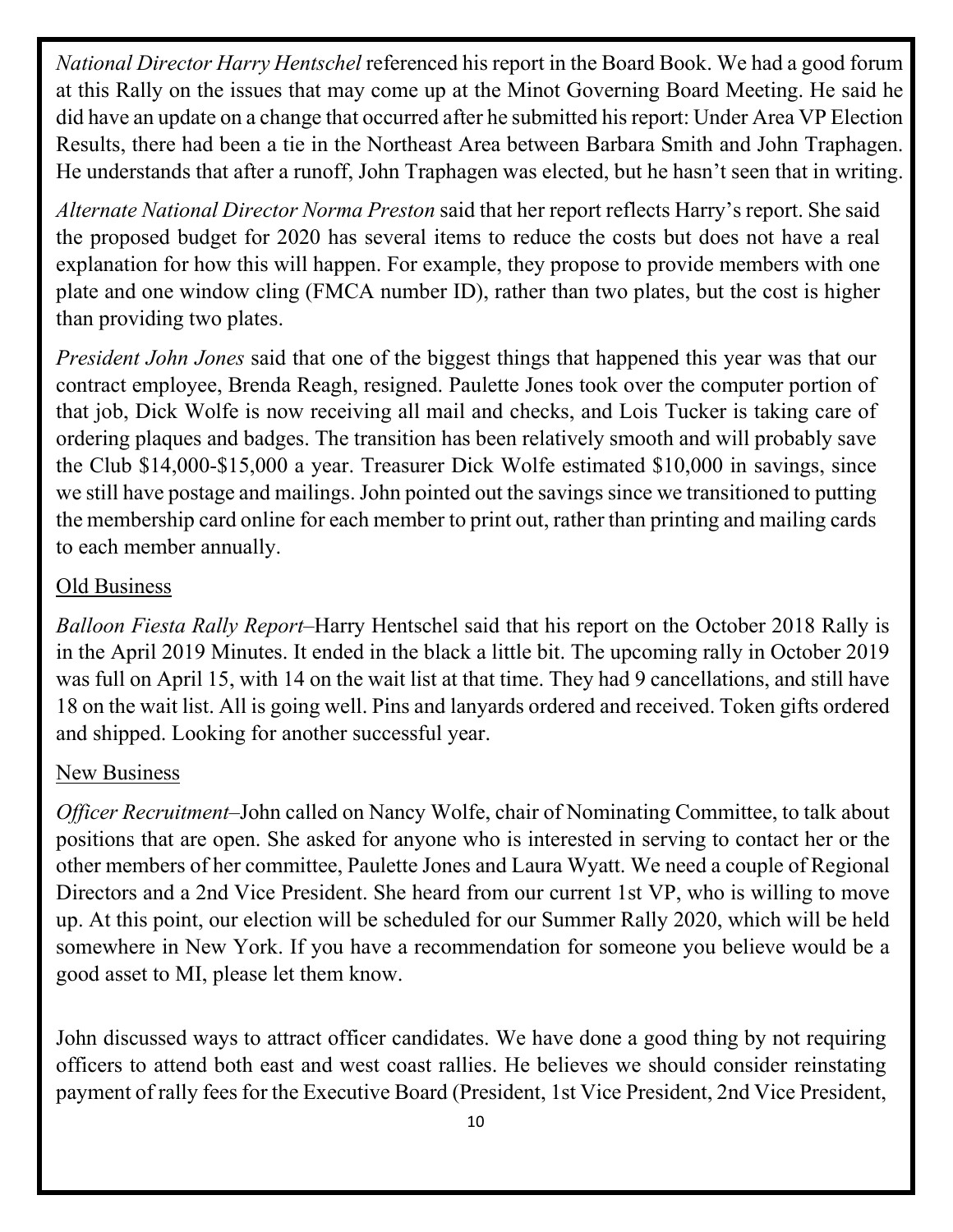Vice President Membership, Secretary, Treasurer, National Director, Alternate National Director). We've had potential candidates say they just can't afford the travel costs. If we don't find a couple of VPs and Treasurer and Secretary, we can't function. Our club is too large to combine the jobs of Secretary and Treasurer, although we could change to just one Vice President. We could potentially have 1,000 or 2,000 members and still not have a club, and he would hate to see the club go under for lack of officers.

Dick Wolfe commented that he thought paying rally fees involved a Bylaws change. Discussion followed on what costs would be involved: all Rally fees or just early parking or basic registration fee. Carolyn Banks said that since membership is dropping, we need to generate interest in helping the club, and whether we pay for it or not may not be the reason.

Harry Hentschel touched on past Nominating Comm experience with people being reluctant to travel such great distances. Might be good to relieve some pressure for officers to attend every rally. He favors only comping basic fees for Exec Board if we do decide to do it. Dick mentioned that officers who volunteer for rally jobs may still have fees reimbursed.

John responded to member of audience who requested to speak. He will open it for comments after Board discussion.

Norma Preston recalled an amount of \$250 being reimbursed. Carolyn checked the Bylaws and found nothing to reflect that subject. Checked and found Standing Rule covers officer reimbursement. John discussed how much the Treasurer was involved with a rally, in addition to the Registrar and Rally Treasurer.

Lois Tucker was at the meeting where reimbursement was stopped. She said reason was that we were running out of money in the club, and that would be a way to save. She believes fuel cost is the biggest expense for our travel anyway. Reestablishing the reimbursement might be harder to have approved than taking it away. Verda DeGerald said she believes the top officers should be reimbursed. They do a lot of work. But we do have other ways to communicate rather than face-to-face. There are ways to meet online.

Guest Ted Williams said he's new to Monaco rally but not to rallies. He echoed Verda's thoughts on using technology to communicate. He wouldn't take officer position himself because of the travel required.

John emphasized that the Executive Board members are required to attend rallies in person. Dale Johnson has family health issues that prevent him from attending, but he is still doing his job. The Board does have online conference calls, but we do need officers to be here. Carolyn asked if this was just a discussion today, or do we need a motion, or a committee to study it. Dick said that FMCA pays its officers–even for their travel expenses.

**Dick Wolfe moved that the Executive Board rally fees and early parking or all parking necessary to perform their functions be paid by the club. Motion was seconded.**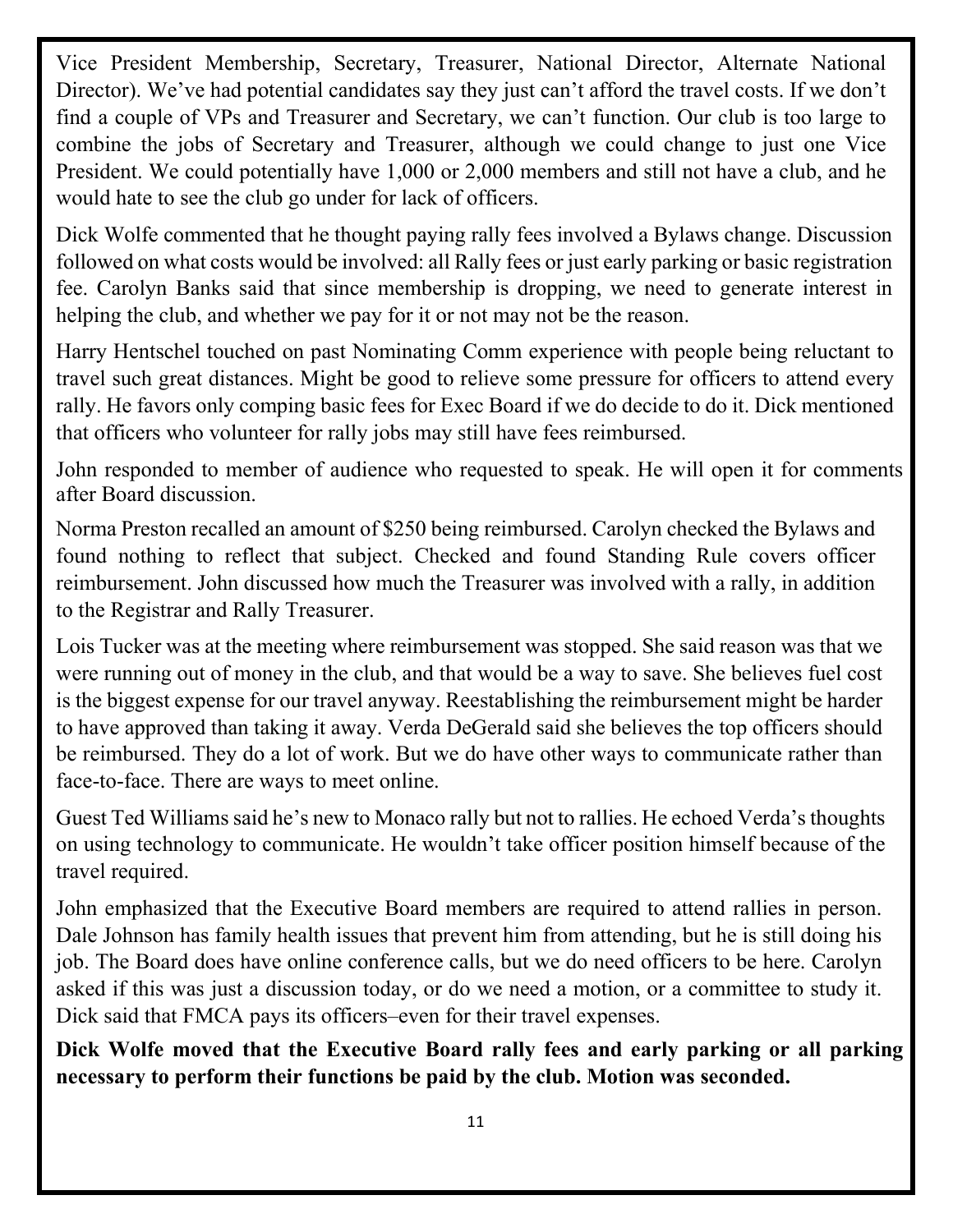Discussion: Norma requested that we go back to Minutes to find for sure what was paid and what is the current situation. Guest Nancy Wolfe said she was Secretary when that change was made. She personally has the minutes and the old Standing Rule and will send it to Carolyn. She said it was a quick discussion, an effort to try to curb expenses, didn't consider ramifications for everyone on the Board. Bob Tucker asked for clarification of who would be reimbursed. Norma said RDs were once included. Carolyn listed members of Executive Board. Regional Directors are not officers and are not included in this motion. John read the list of Executive Board members as stated in the Bylaws.

### **Question was called. John reiterated his support for the motion. MOTION PASSED.**

*Brenda Reagh Resignation*–John requested Secretary to provide a resolution to be sent to Brenda congratulating her for all her years of service. Norma Preston asked about giving her a lifetime membership in MI. She has a 5th wheel now and expressed an interest in coming to rallies. John said these memberships were only given to 3 past presidents in the past. Carolyn asked about giving a 5-year membership and commented that Brenda took a large load off the VP Membership and the Treasurer.

### **Carolyn Banks moved that we present Brenda Reagh with a Lifetime Membership to Monaco International. Motion was seconded. MOTION PASSED.**

*Matching Charity Contribution*–Dick Wolfe proposed that the club match what we receive from the audience for the club charity at this rally. After discussion, the motion was worded as follows:

### **Dick Wolfe moved that the club match what we receive in donations for this rally's charity or give \$1,000, whichever is greater. Motion was seconded.** Motion was amended to "**match what we receive in donations for this rally's charity** *up to \$1,000***." AMENDED MOTION PASSED.**

*Club Computers*–Dick Wolfe suggested that we replace the club computers, which have outdated technology, with portable hard drives that can be passed from one officer to the next, with users using their own personal computers for the software. Harry Hentschel asked that we make sure there is a procedure for how we pass everything on. Lois Tucker said she was given permission in Las Vegas to get rid of her outdated club computer after doing a "military wipe". She donated the computer to an organization in Labrador. She recommended getting hard drives that also have a power plug in addition to USB ports. Dick said he is using his club computer only because he wants to be able to pass information on. Sometimes he uses his own and copies it to the club computer.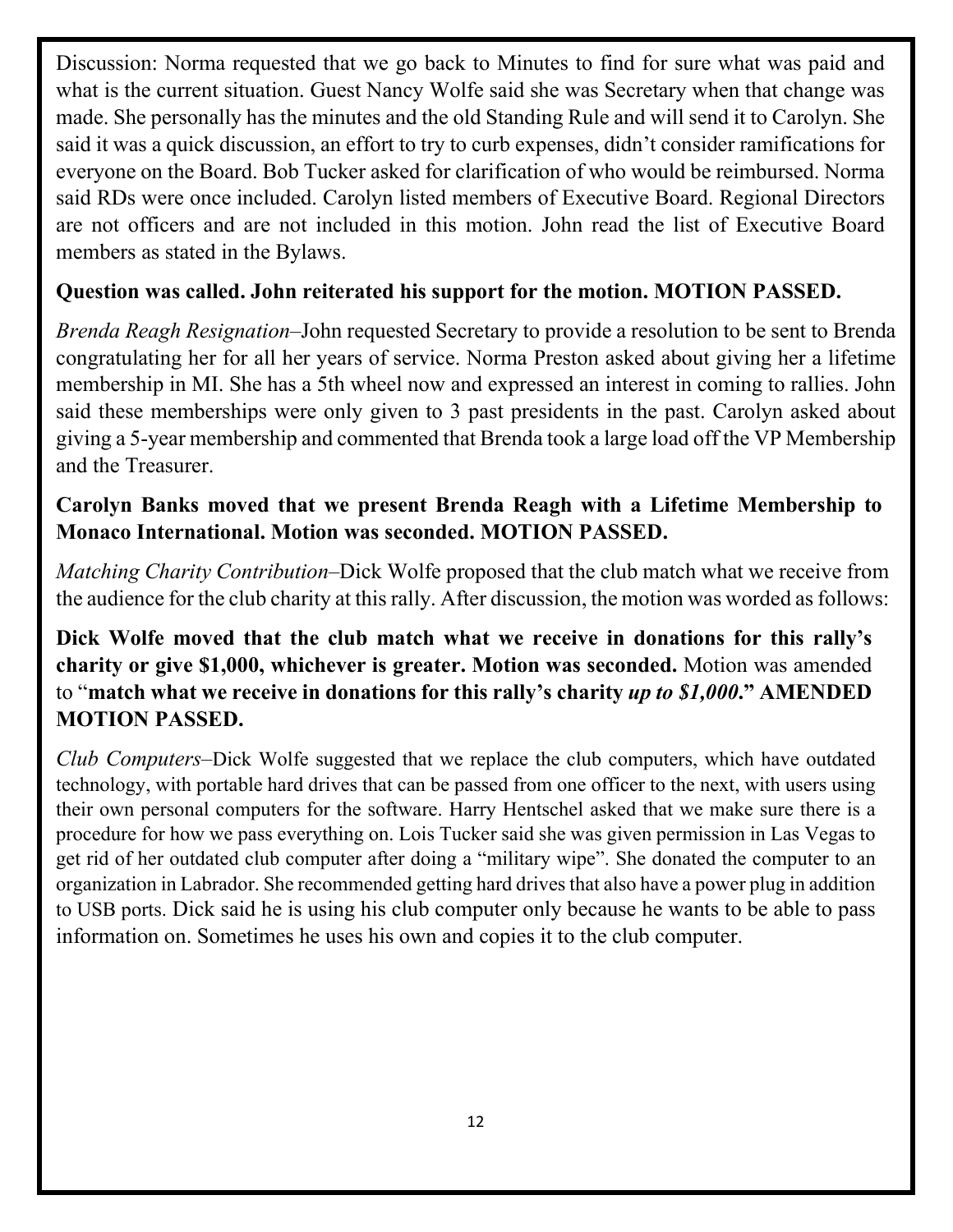*Term Limits*–Harry Hentschel interrupted the computer discussion because of the short amount of time left in this meeting to bring up an item left from Las Vegas. The Executive Board had discussed possibly amending the Bylaws regarding term limits. Since we have to give thirty days' notice to the membership, we need to pursue getting a committee together to address the situation, so we get it done before the next election. John said he would appoint a committee and post it on the website.

Discussion of club computers was tabled. Meeting was adjourned at 11:00 a.m.

Respectfully submitted,

Carolyn Banks MI Secretary

### **MONACO INTERNATIONAL GENERAL BUSINESS MEETING**

### **Rapid City, SD, August 9, 2019, 11:00 a.m.**

President John P. Jones called the meeting to order at 11:00 a.m. in the Soule Building of the Central State Fairgrounds in Rapid City, SD. He asked Bob Tucker to give an invocation and Roger Smalley to lead the pledge of allegiance.

Officers did self-introductions. Officers present were President John P. Jones, Vice President Membership Lois Tucker, Secretary Carolyn Banks, Treasurer Dick Wolfe, National Director Harry Hentschel, and Alternate National Director Norma Preston.

*Treasurer Dick Wolfe* gave the Treasurer's Report. He stated that the audit committee (Dick Wolfe, Don Wyatt, and John Jones) audited the Gillette Pre-Rally (July 2018), the Tallahassee Rally (March 2019), and the Las Vegas Rally (April 2019). All those documents were approved by the committee with no problems. The club treasurer currently has \$283,751 in cash and investments. We have \$61,635 that is committed to various rally expenses, leaving about \$215,000 in cash and investments available for future rallies and expenses of the club.

*Vice President Membership Lois Tucker* reported that in May, the club had 3 new members, 0 in June, and 3 in July. Before that, since the first of this year, we have 48 new members. Although this is usually a slower time of year, it seems to be slower than usual. The RDs are doing their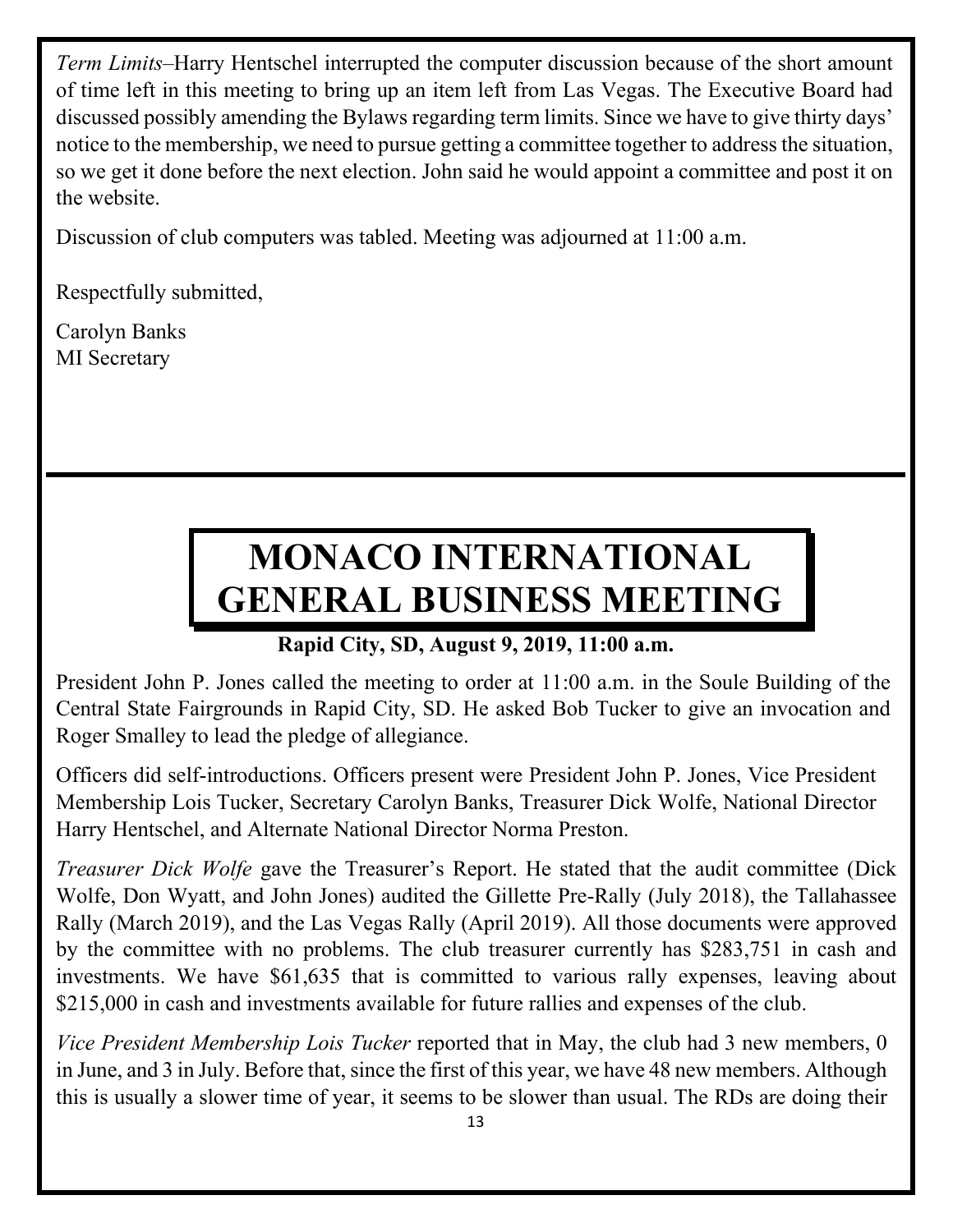job contacting new members, talking with them and inviting them to the club rallies. Lois also sends letters to both new members and those who buy coaches from RV Country. She doesn't get a big response from these. She encouraged members to make a greater effort to get out and talk with people during our travels, at rest areas, and in campgrounds and invite them to join us. We had 16 coaches come from the Las Vegas Rally, which is 18% of the total. We just need to get the word out about how great our club is.

*National Director Harry Hentschel* reported that elections for FMCA officers would be held in Minot. There is only one candidate (the incumbent) for President, but three for Senior VP, three for Secretary, and one (the incumbent) for Treasurer. He thanked those who attended his seminar on Thursday for their thoughts on the candidates and on the two Bylaws changes. The Bylaws changes relate primarily to chapter size. One proposes to reduce the minimum number of coaches to 15, and the other proposes to allow (he stressed) chapters to combine the offices of secretary and treasurer. He also related that he had previously expected the Governing Board meeting to be rather bland, but there is now a proposal from the President to eliminate the FMCAssist program as a member benefit in order to keep the FMCA dues at the current rate.

The Winter 2020 convention will be held in Tucson, AZ, in March, and the convention committee will recommend next week that the Summer 2020 convention be held in Syracuse, NY. Others that are still under consideration are Winter 2021 back to Perry, GA, and Summer 2021 back to Gillette, WY. Contracts are still being negotiated.

Harry announced the results of five Area President elections in May: Gary Milner won Midwest, a tie for Northeast between Barbara Smith and John Traphagen with John winning the runoff, Rocky Mountain was Jamie Erickson, South Central was Joe Rice, and Southeast Betty Johnson.

*Alternate National Director Norma Preston* said she has been going through the proposed FMCA budget line by line and found several interesting items. For example, they propose changing from 2 plaques to 1, but the postage expense has still increased. She asked that anyone interested in reviewing the budget or the agenda items contact her.

*President John Jones* made note to the group that we are short two Vice Presidents for the club. The 1st VP does have some medical issues with his mother that he is having to take care of or he would be here. And Dale is continuing to work on plans for the Summer MI Rally, probably in the Niagara Falls area, or at the Fairgrounds in Syracuse, NY. Our discussion in the Board Meeting centered on officer recruitment. John asked Nancy Wolfe to come up and speak to this as chair of the Nominating Committee. Nancy said that her committee has worked diligently, but we are still short a 2nd Vice President and one of the Regional Directors for Region 1 and one for Region 6. If anyone is willing to serve in these positions, she asked that they see her or the members of her committee, Paulette Jones and Laura Wyatt. Nancy stressed that our club depends on volunteers and cannot continue without help from the members. If anyone knows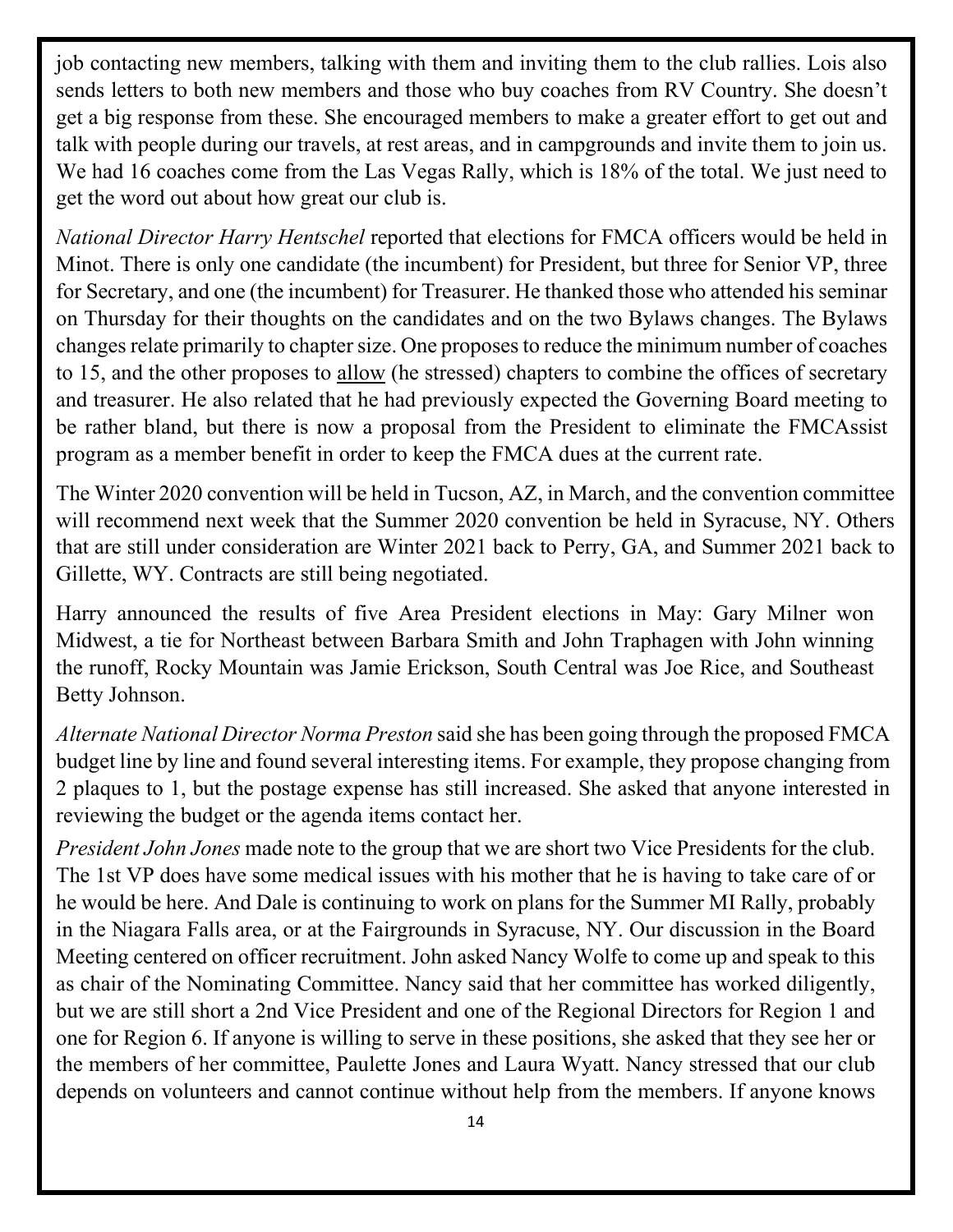of a member they believe is talented and willing to do a job, please contact her committee. John emphasized that anyone can contact him if they want to volunteer, and he will find something for them to do.

Another item discussed at the Board Meeting was the resignation of Brenda Reagh as MI's contract employee. Her duties have been divided so that Paulette Jones is handling membership applications and online interactions, Lois Tucker will answer questions about membership and order plaques, and all mail is being sent to Treasurer Dick Wolfe.

John went over the motions that were approved at the Board of Directors meeting:

- 1. The club will match contributions to this rally's charity up to \$1,000.
- 2. The club will reinstitute paying rally fees for the Executive Board (President, 1st VP, 2nd VP, VP Membership, Secretary, Treasurer, Natl Director, Alt Natl Director) for the one rally per year that they are required toattend.
- 3. The club will extend a Lifetime Membership to Brenda Reagh for her service to the club.

John asked for any inputs from the audience. There were none. He reminded those present that there would be a short caravan meeting for those going to FMCA in Minot after a short break.

The meeting was adjourned at 11:25 a.m.

Respectfully submitted,

Carolyn Banks MI Secretary